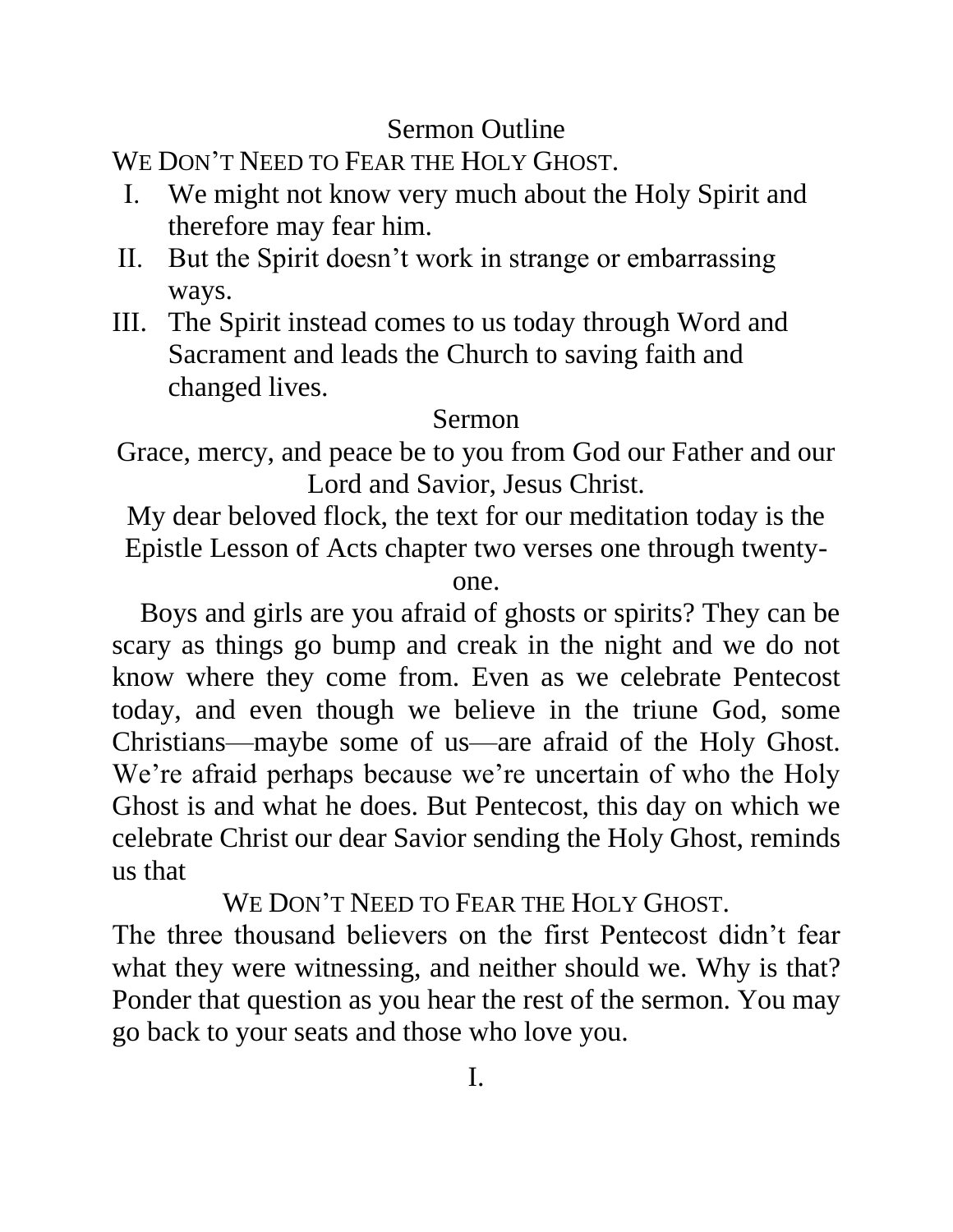I think we sometimes fear the Holy Ghost because we don't know that much about him. We know a great deal about the Father and the Son, but we're almost ignorant of the Holy Spirit. Sometimes, the Spirit is called the "unknown or shy member of the Trinity."

Many Christians today are a little bit like that small band of isolated believers whom Paul found in Ephesus and asked, "Did you receive the Holy Spirit when you believed?" They answered, "No, we have not even heard that there is a Holy Spirit" (Acts 19:2). Even today, many Christians simply do not understand the role of the Holy Spirit in their faith and life.

The very name "Ghost" or "Spirit" suggests something eerie and spooky. Adding to our fear are the ways certain people act and speak when they claim to be under the influence of the Spirit. We can all see on TV such services where people are screaming, waving their hands, or passing out. We fear that the Spirit might cause us to act in these strange ways.

We see this every Halloween when people dress up as ghosts, what is the reaction of little kids? They run away absolutely terrified. In their minds, a ghost is an evil thing that hurts people and is to be avoided. Unfortunately, some Christians carry that same fear over to the Holy Spirit. They think of him more as some kind of Holy—maybe, but still—Ghost. They fear what he might do to them or how he might force them to act in out-of-control and embarrassing ways.

Out of such false fear, we at times may wish to ignore the Spirit or downplay his significance in our lives. Ignoring the Spirit would be tragic, because the Church needs the Holy Spirit as much today as it did on that first Pentecost. Each of us needs his power and work in our lives.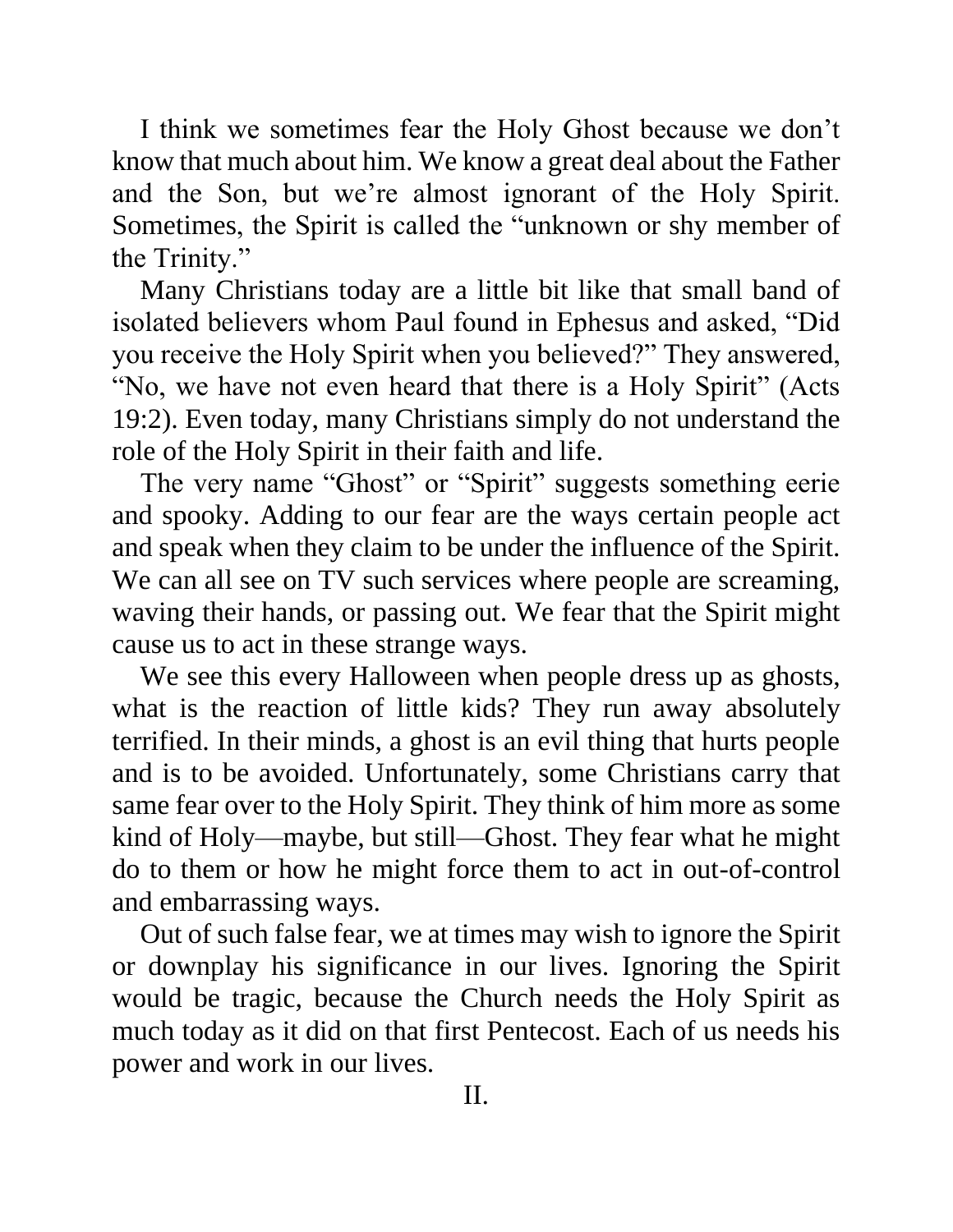If we look at who the Holy Spirit really is and what he does for us, we'll no longer fear him.

The way the Holy Spirit worked on that first Pentecost is the same way he's working today. On that first Pentecost, "[t]hey were all filled with the Holy Spirit and began to speak in other tongues as the Spirit gave them utterance. Now there were dwelling in Jerusalem Jews, devout men from every nation under heaven. And at this sound the multitude came together, and they were bewildered, because each one was hearing them speak in his own language" (Acts 2:4–6).

The disciples, when they were filled with the Spirit, were not babbling incoherently. They were speaking sensibly in recognizable languages. The Holy Spirit did not cause them to lose control or to hop about. Rather, he filled them with courage, conviction, and joy, empowering these formerly fearful men to stand up and tell the crowds about Jesus—to announce that Jesus, whom they had killed, was risen and forgave them unto eternal life. Three thousand heard, believed, and were baptized.

The Holy Spirit does the same thing for us today. We don't have to be afraid he'll cause us to weep uncontrollably, babble incoherently, or lose bodily control. Emotionalism isn't the work of the Spirit. The Spirit won't embarrass us or cause us to do something silly or obnoxious. The Spirit simply tells people about Jesus. Talks about Jesus. Tells us, tells others through us. About Jesus.

## III.

The other day I heard on my car radio an old country song by Ronnie Milsap, "What a Difference You've Made in My Life." As I listened, I thought I wonder who the You is. I thought about what a difference the Holy Spirit makes in the life of a Christian. It's the Holy Spirit who brings us to faith in Jesus and an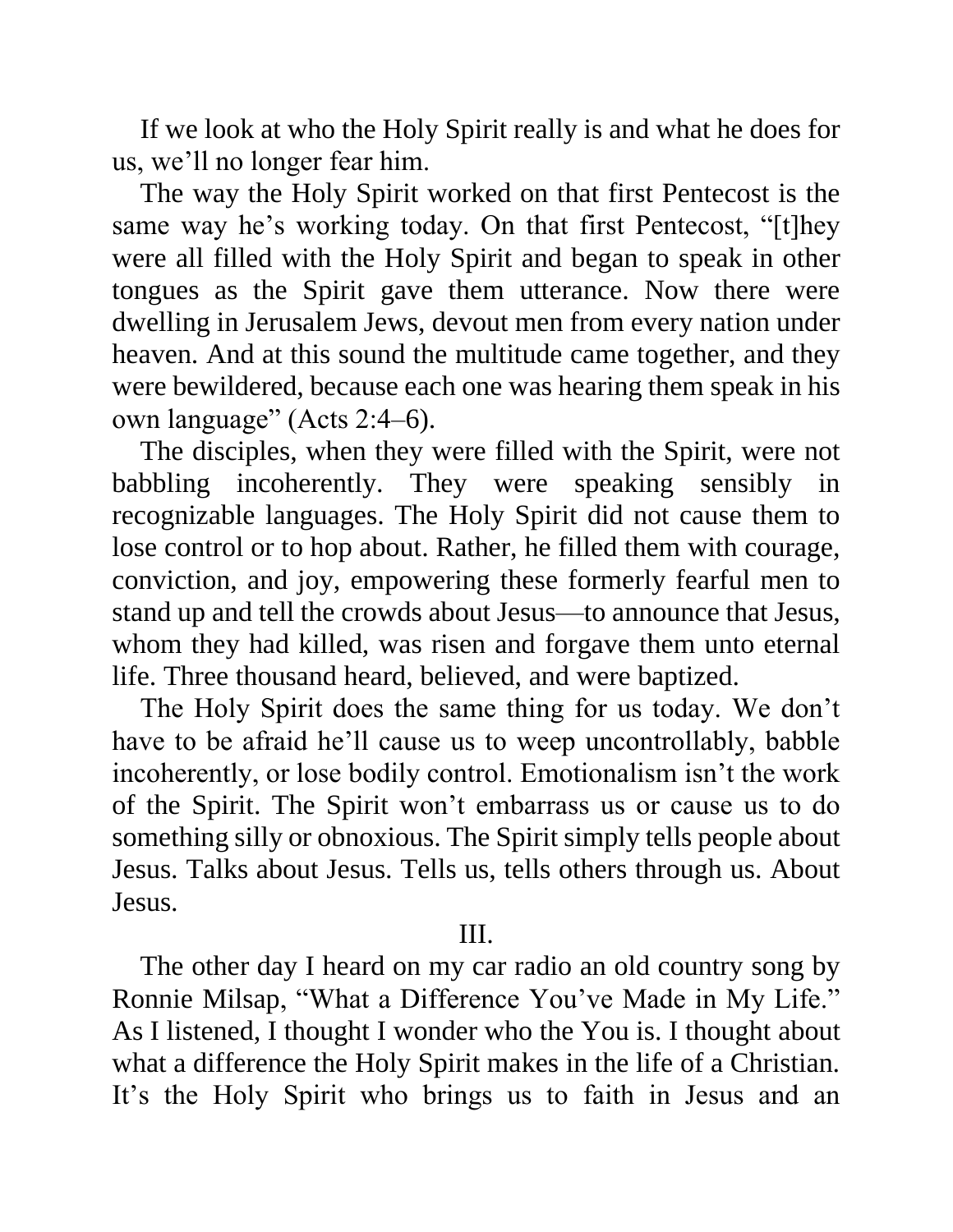understanding of all that he's done for us. Jesus has died for our sins, risen from the grave, and now lives eternally. He loves us, forgives us our sins, and has prepared an eternal home for us in heaven. But were it not for the work of the Spirit, we would not believe, be saved, or see heaven.

If we ignore the Spirit by staying away from God's Word and Sacraments, there's a detrimental ripple effect. We not only weaken our own faith, but we also weaken our churches. Rather, we should invite the Spirit into our hearts, homes, and churches. Luke, the author of Acts, in later verses of ch 2, describes the work of the Spirit in the church.

First, the Spirit-filled church is dedicated to the study of God's Word. Luke wrote, "And they devoted themselves to the apostles' teaching" (2:42). These early Christians devoted themselves to the apostles', or biblical, teaching—the Word about Jesus' saving work. This was a learning and studying church. People of God today should likewise be in the Word. Each Christian needs to study the Word alone and in the company of other Christians.

The second mark of the Spirit-filled church mentioned in Acts 2 is fellowship. Our word "fellowship" translates the Greek word *koinōnia*, based on the word for common. What we share in common is our faith in the one true and triune God. We have the same God as our Father, the same Jesus as our Savior, and the same Spirit as our Teacher and Comforter. Our common faith brings us together in mutual concern and care for one another.

The third mark of the Spirit's presence is worship. The early believers were devoted "to the breaking of bread [that is, the Lord's Supper] and the prayers" (2:42). The spirit-filled church is a worshiping, praying church. I picture that in worship, the people smiled, sang out, listened attentively, and participated actively.